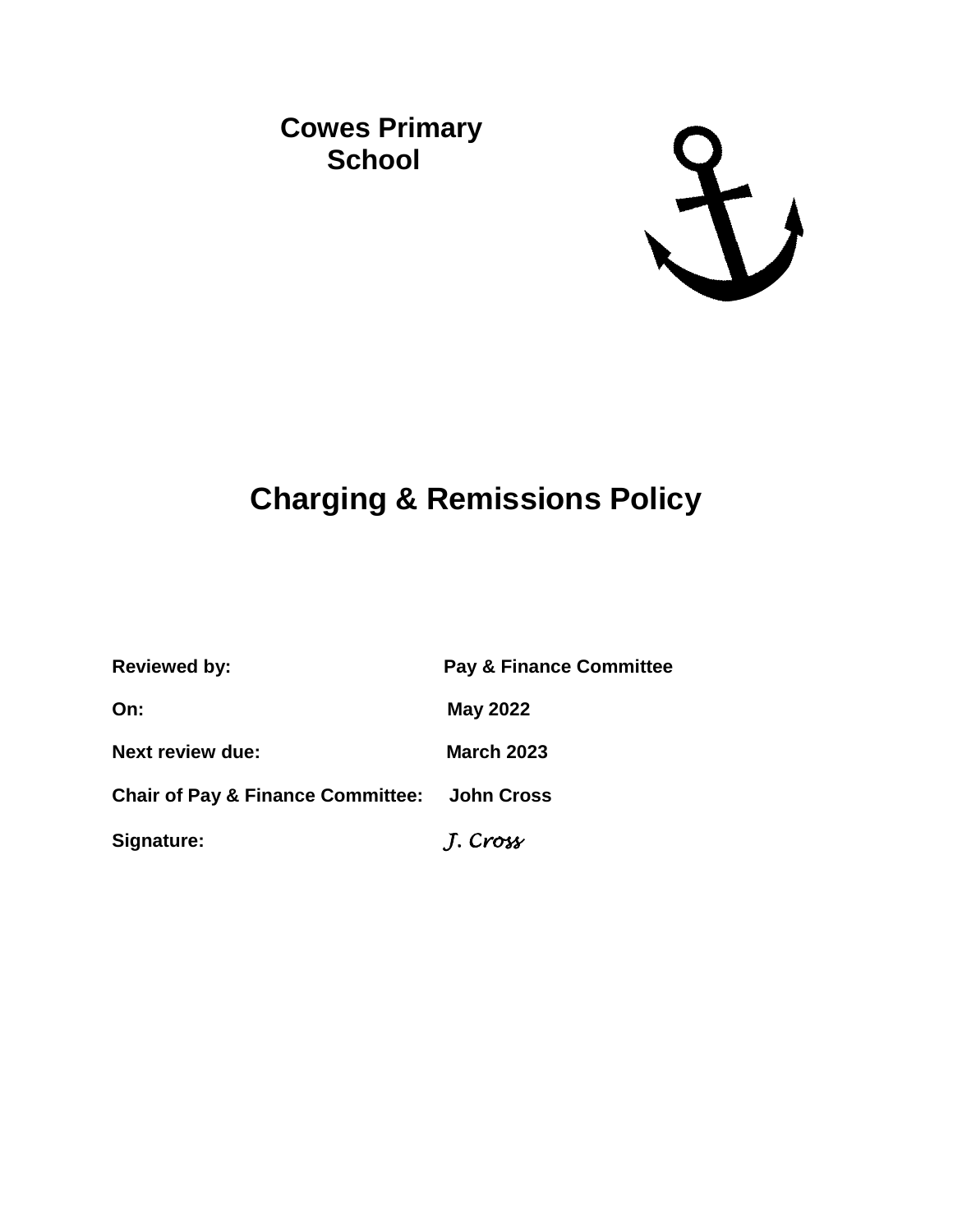## **COWES PRIMARY SCHOOL**

Edinburgh Close, Cowes, Isle of Wight, PO31 8HF Telephone No: 01983 293261 Email: [admin@cowespri.iow.sch.uk](mailto:admin@cowespri.iow.sch.uk)

#### CHARGING AND REMISSION POLICY

### **1. Statement of Intent**

The Governing Body recognises the valuable contribution that the wide range of additional activities, including clubs, visits and residential experiences can make towards pupils' personal and social education. The school is committed to ensuring equal opportunities for all pupils, regardless of financial circumstances, and has established the following policy and procedures to ensure that no child is discriminated against by our offering of school trips, activities and educational extras.

In addition, we are committed to adhering to legal requirements regarding charging for school activities, and meeting all statutory guidance provided by the DfE. We promise:

Not to charge for admissions to the school.

 To inform parents on low incomes and in receipt of relevant benefits of the support available to them when asking for contributions.

The Governing Body aims to promote and provide such activities as part of a broad and balanced curriculum for all pupils at the school and as additional optional activities. This policy should be considered alongside the Isle of Wight policy on charging and remission.

## **2. Legal Framework**

This policy has due regard to all relevant legislation and statutory guidance including, but not limited to, the following:

- Education Act 1996
- The Charges for Music Tuition (England) Regulations 2007
- The Education (Prescribed Public Examinations) (England) Regulations 2010
- Freedom of Information Act 2000
- DfE (2018) 'Charging for school activities'
- DfE (2020) 'Governance handbook'

This policy operates in conjunction with the following school policies:

- Complaints Procedures Policy
- Freedom of Information Policy
- **•** Freedom of Information Publication Scheme
- The school's Scheme of Delegation
- Finance Policy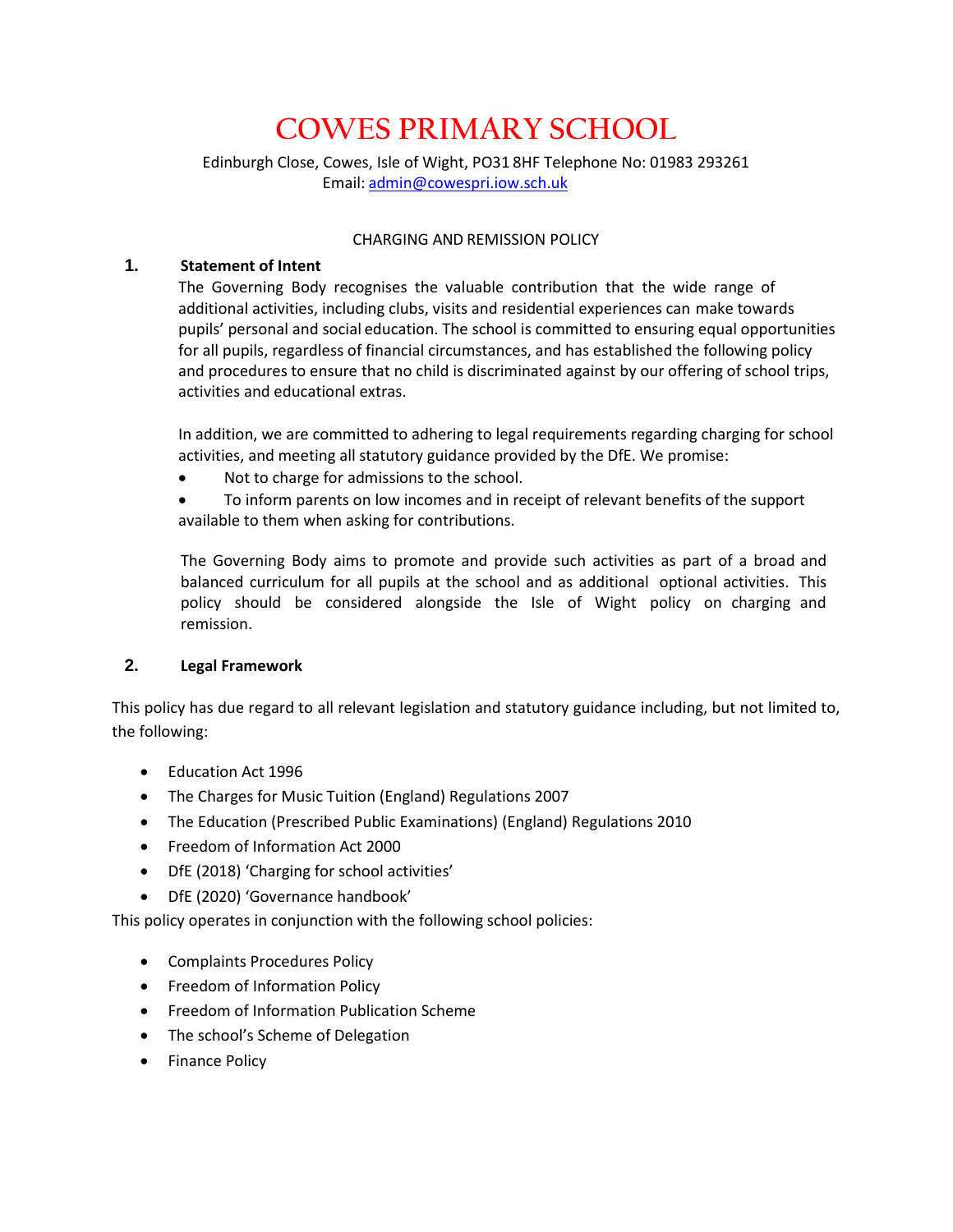#### **3. Voluntary Contributions**

When additional activities are planned during school time parents may be invited to make a voluntary contribution towards the cost of theactivity.

There will be no obligation to contribute and children will not be treated differently if no contribution is made.

The school reserves the right to cancel the activity if the total of voluntary contributions does not meet the cost of the activity e.g. visiting theatre groups, artists, writers or musicians, sports fixtures, visits to places of educational value, hire of films, the travel and activity elements of residential visits held largely within school time.

If a child is absent on the day of the activity and the activity or event is a unit cost, e.g. £5.00 per child; the contribution could be returned (on request). If however the activity or event is calculated as a collective cost and a child is absent, then the contribution will not be returned as commitment would have already been given for the activity to take place.

#### **4. Charges**

The Governing Body reserves the right to make a charge in the following circumstances for activities organised by the school.

Activities in school hours: Charges may be made for the board and lodging element of residential activities that take place during school hours.

Activities out of school hours: A charge will be made to cover the full cost of each pupil for activities deemed to be optional extras taking place outside school hours e.g. residential visits taking place mainly out of school sessions, theatre visits, sporting and musical events, club activities held at lunch time or after school.

Music Tuition: All children study music as part of the normal school curriculum. We do not charge for this. There is a charge for individual or group music or vocal tuition if this is not part of the National Curriculum. The peripatetic music teachers teach individual or small group lessons. The charges for Music Tuition (England) Regulations 2007 allow for charges to be made to cover the cost of providing vocal or instrumental tuition to a pupil individually or to groups of any size- provided that the tuition is at the request of the parents. This charge may include the purchase of music, instruments (or hire of instruments), minor repairs to loaned instrument and case, and such items that need replacement on account of wear and tear or misuse. Parents/Guardians will also be expected to pay in full any examination fees of the Associated Board and transport children to the examination centre, or to lessons elsewhere, at their own expense.

Materials: Charges may be made to cover the cost of materials used to produce a finished article, which parents have indicated in advance that they wish to own, i.e. for Food and Textiles, Design and Technology, Art and Design

Breakages: Parents will be asked to pay the full cost or a reasonable amount towards the cost of replacing a broken window or repairing damage to furniture and fittings, fire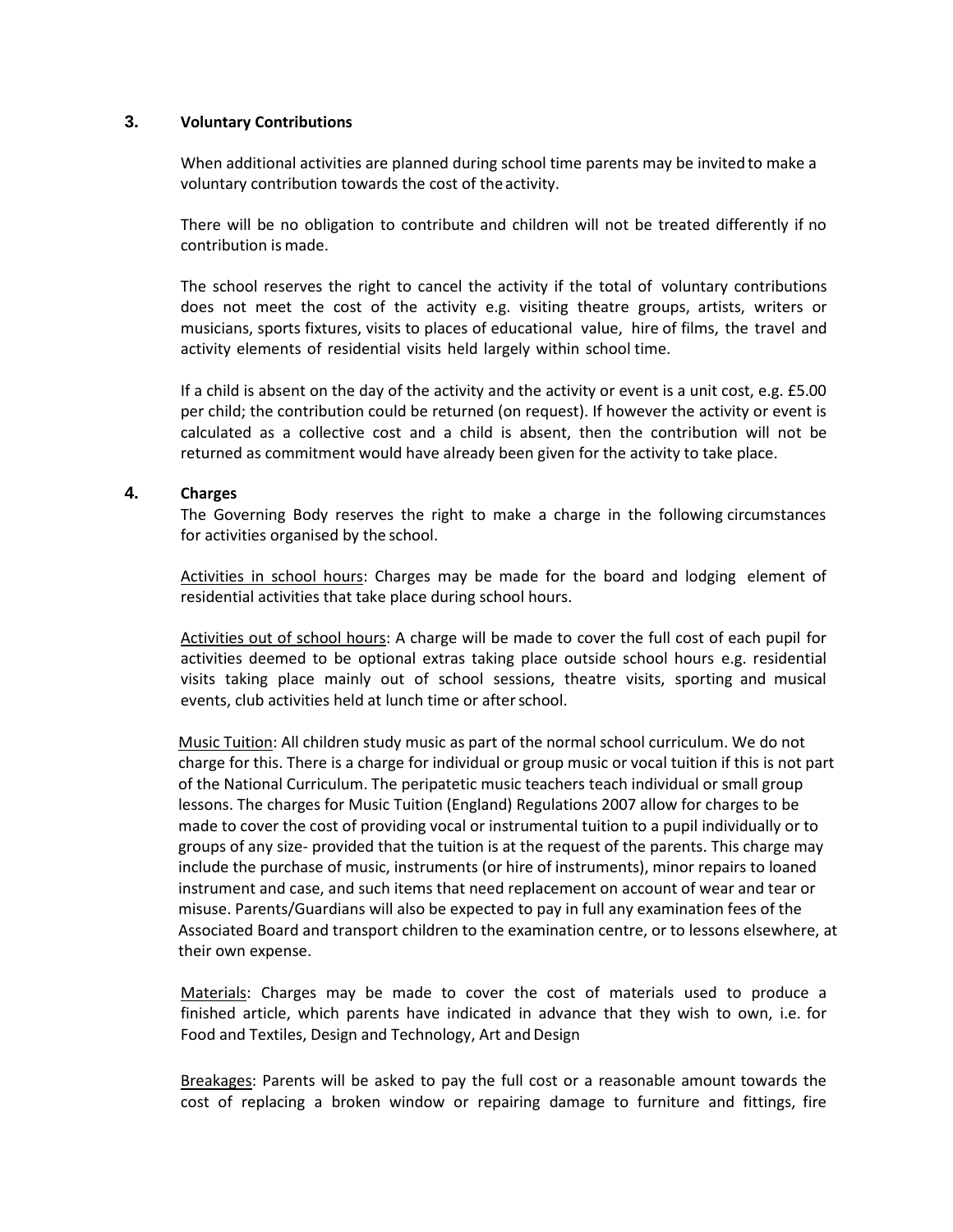extinguishers, defaced, damaged or lost books/materials where this is the result of poor pupil behaviour.

Community Use: Schools are allowed to provide facilities that can be used by the local community, for example out of hours/holiday childcare. These facilities further any charitable purpose for the benefit of the pupils at the school or their families, or people who live or work in the locality in which the school is situated. Schools can charge for the use of these facilities and a profit can also be generated, providing it is spent on the purposes of the school and/or on community facilities.

A charge per child per session for after school clubs run by the school (internal providers) is payable to contribute to the costs for resources and staffing as required. There will be some flexibility for the Cookery Club.

A charge per child per session (dependent on numbers) for after school clubs run by external providers is payable to contribute to the costs for employing the provider.

Please note – Some external providers will set their own charges per child per session.

In order for children to secure their place at their preferred after school, club fees must be paid in advance up to half term and are 'non -refundable'.

#### Transport

We will not charge for:

- Transporting registered pupils to or from the school premises, where the LA has a statutory obligation to provide transport.
- Transporting registered pupils to other premises where the governing body or LA has arranged for pupils to be educated (such as specialist provision)
- Transporting pupils to meet an examination requirement when they have been prepared for the examination at school.
- Transport for an educational visit.

#### **5. Other charges**

Copies of information/records can be provided at the school's discretion and subject to Data Protection/Freedom of Information Act requests; the school reserves the right to make a charge in line with the school's Model Publication Scheme.

Any report or data that is requested on a child for the purpose of a third party private assessment requested by a parent (e.g. Mid-year pupil progress report for solicitors, private psychologist reports or solicitors reports) will be charged at an agreed rate by the Headteacher in discussion with the Chair or Vice-chair of Governors. This rate will include a cost for staff time to sort and collate the relevant information (not less than £10 per hour) as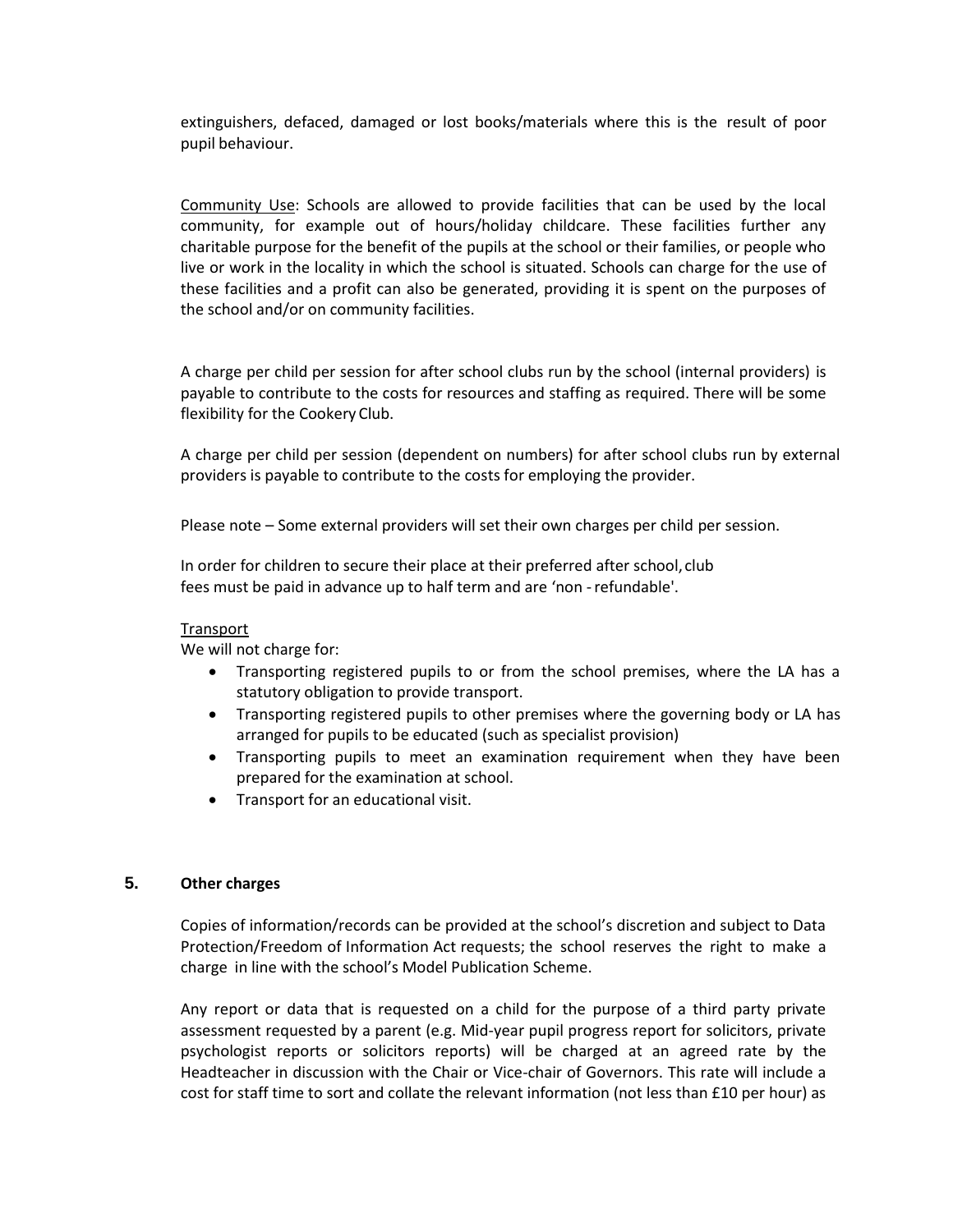well as photocopying charges (not less than 10p per sheet) and postage.

The Governing Body may, from time to time, amend the categories of activity for which a charge may be made.

#### **6. Remissions**

No charge will be made for the vocal or instrumental tuition in respect of a pupil who is looked after by a local authority (within the meaning of section 22(I) of the Children's Act 1989).

The governing body may decide to reduce the cost for those children in receipt of pupil premium funding or facing financial hardship which makes it difficult for pupils to take part in particular activities for which a charge is made.

In the cases of family/financial hardship which makes it difficult for pupils to take part in particular activities for which a charge is made, the Governing Body will invite parents/guardians to apply in confidence for the remission of charge in part or in full. Authorisation of remission will be made by the Headteacher.

## **7. School Trip Refunds**

All initial deposits for school trips will be non-refundable. Parents will be informed of this when they are provided with the initial information about the school trip. If the school trip is covered by insurance, including the deposits in certain circumstances, then the school reserves the right to only refund parents, when the school has recovered the costs from the insurance company.

In the event the school trip is cancelled due to unforeseen circumstances, it is at the Headteacher's discretion as to whether a refund is given to parents. The Headteacher will take into account the cost to the school, including the alternative provision cost. In the event the school trip is postponed, it will be the Headteacher's discretion, whether the money is carried forward until the trip takes place; the money is transferred to another trip or whether a refund is given to parents.

If parents cancel their child's place on a trip, it is at the Headteacher's discretion whether a refund is given to parents, taking into account why the trip was cancelled, whether the school will be reimbursed for the pupil's place on the trip and whether the place on the trip can be offered to another pupil.

If a pupil cannot attend a trip at the last minute, e.g. due to illness, it will be at the Headteacher's discretion whether a refund is given to parents, taking into account whether the school will be reimbursed for the pupil's place on the trip and whether the place on the trip can be offered to another pupil.

Each request for cancellation will be dealt with on a case-by-case basis ensuring that all pupils and their families are treated equally.